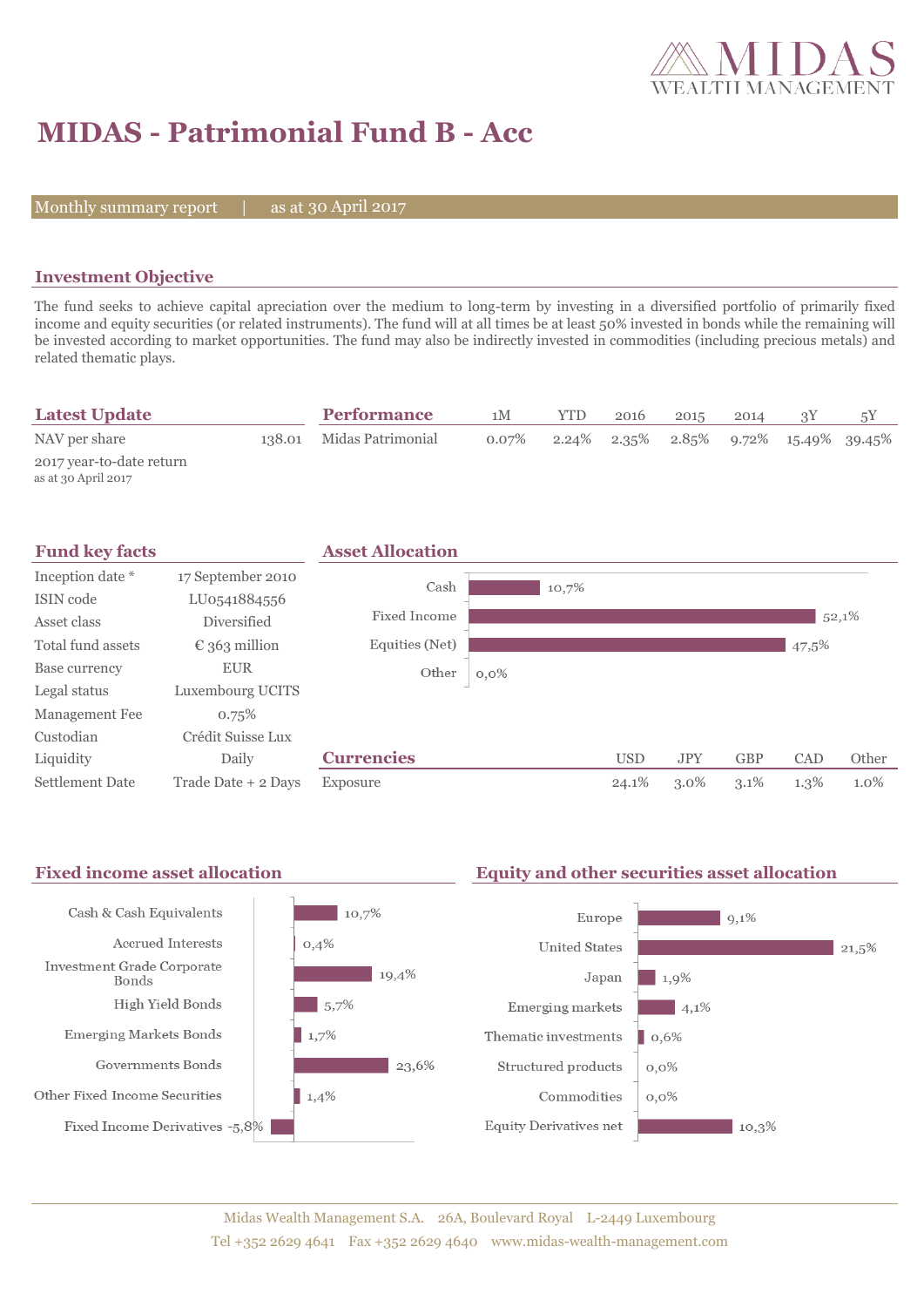

# **MIDAS - Patrimonial Fund B - Acc**

Monthly summary report | as at 30 April 2017

| Top 10 fixed income holdings         | <b>YTM</b> | Rating     | Weight  | <b>Fixed income rating breakdown</b> |
|--------------------------------------|------------|------------|---------|--------------------------------------|
| DEUTSCHLAND REP : DBR o 08/15/26     | $0.3\%$    | AAA        | $5.4\%$ |                                      |
| BTPS: BTPS 2.2 06/01/27              | $2.3\%$    | <b>BBB</b> | $3.6\%$ | 10,7%<br>AAA                         |
| BTPS: BTPS 0.35 11/01/21             | 0.8%       | <b>BBB</b> | $3.5\%$ | 6,0%<br>AA                           |
| SPANISH GOV'T: SPGB 0 3/4 07/30/21   | 0.2%       | $BBB+$     | $3.1\%$ | 1,8%<br>A                            |
| FRANCE O.A.T.: FRTR 0 1/2 05/25/25   | $0.5\%$    | AA         | $3.0\%$ | <b>BBB</b><br>49,1%                  |
| SPANISH GOV'T: SPGB 11/2 04/30/27    | 1.7%       | $BBB+$     | $3.0\%$ | <b>BB</b><br>9,3%                    |
| GAZPROMBANK: GPBRU 3.984 10/30/18    | 1.1%       | $BB+$      | $1.1\%$ | В<br>6,4%                            |
| PORTUGUESE OT'S : PGB 2.2 10/17/22   | 2.0%       | $BB+$      | 1.1%    | CCC<br>0,6%                          |
| ATOS: ATOFP 2 3/8 07/02/20           | 0.4%       | <b>NR</b>  | $0.9\%$ | <b>NR</b><br>16,2%                   |
| SPAIN I/L BOND : SPGBEI 0.3 11/30/21 | 0.7%       | $BBB+$     | $0.9\%$ |                                      |

| Top 10 equity holdings         | Sector                        | Weight | <b>Equity sector breakdown</b> |                |
|--------------------------------|-------------------------------|--------|--------------------------------|----------------|
| <b>BANK OF AMERICA CORP</b>    | Financials                    | 0.7%   | Consumer Discretionary         | $13.5\%$       |
| <b>WELLS FARGO &amp; CO</b>    | Financials                    | 0.7%   | Consumer Staples               | 10,2%          |
| ALTICE NV -A                   | Consumer Discretionary        | 0.7%   | Energy                         | 8,6%           |
| <b>JPMORGAN CHASE &amp; CO</b> | Financials                    | 0.7%   | Financials                     | 15,8%          |
| <b>PROCTER &amp; GAMBLE</b>    | <b>Consumer Staples</b>       | 0.6%   | Health Care                    | 13,2%          |
| ALPHABET INC-CL A              | <b>Information Technology</b> | 0.6%   | Information Technology         | 17,9%          |
| CHECK POINT SOFTWARE TECH      | <b>Information Technology</b> | 0.6%   | Industrials<br>Materials       | 9,7%<br>1,5,6% |
| <b>RAYTHEON COMPANY</b>        | Industrials                   | 0.6%   | Telecommunication              | $2.3\%$        |
| NXP SEMICONDUCTORS NV          | <b>Information Technology</b> | 0.6%   | Utilities                      | 1,3%           |
| <b>JOHNSON &amp; JOHNSON</b>   | <b>Health Care</b>            | 0.6%   | Real Estate                    | 1.8%           |

# **Top 5 funds and other holdings**

| Nordea Stable Emerging Markets Equity   | 2.2%    |
|-----------------------------------------|---------|
| Robeco US Select Opportunities Equities | $2.0\%$ |
| iShares MSCI Emerging Markets           | $1.9\%$ |
| Amundi ETF TOPIX EUR Hedged             | $1.9\%$ |
| <b>MM</b> Convertible Europe            | 1.4%    |